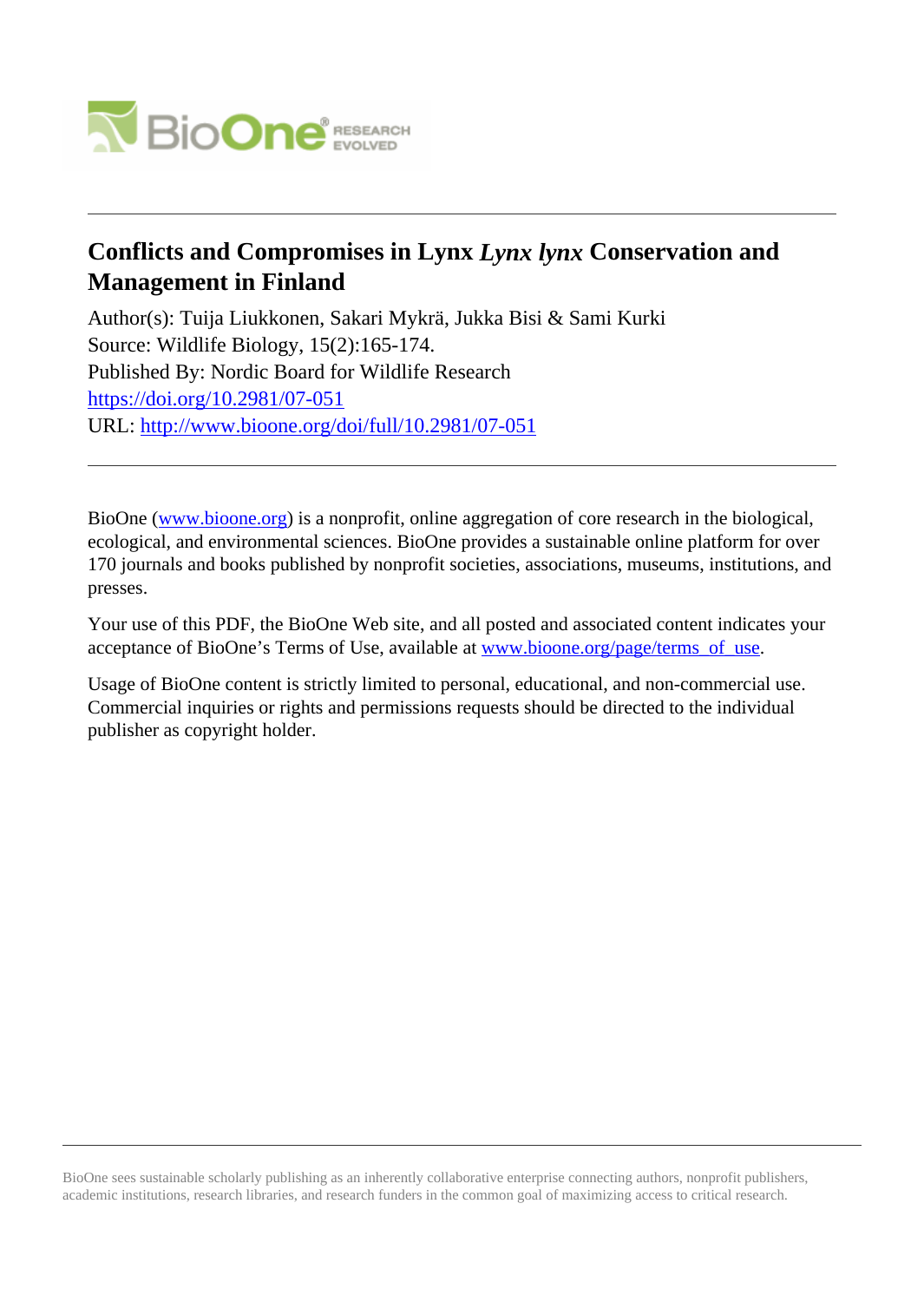# Conflicts and compromises in lynx Lynx lynx conservation and management in Finland

## Tuija Liukkonen, Sakari Mykrä, Jukka Bisi & Sami Kurki

Contradictory attitudes towards lynx Lynx lynx management in Finland have emerged as a consequence of rapid growth of the lynx population together with the strict protection and conservation objectives determined by the European Union. In this study, conducted during 2004-2005, we examined local people's and stakeholders' opinions about lynx management through a nationwide survey. We also assessed local people's opinions through comments expressed at public meetings, which were recorded, transcribed and analysed. In general, lynx were seen as an important part of Finnish nature and its biodiversity, but it was also seen as a detriment to sustaining game populations. Hunters who manage roe deer Capreolus capreolus or white-tailed deer Odocoileus virginianus or hare Lepus spp. populations were especially negative. Hunting and improved public awareness were considered the most effective methods to increase people's tolerance towards lynx and the damage they might cause. Stakeholders were interested in development of the existing damage compensation system and clear rules concerning management of problem individuals. In contrast to hunters, conservationists emphasised the conservation status of lynx and rejected the idea of population regulation through hunting. Many aspects of management were accepted by all stakeholders; other aspects were more controversial. To resolve the conflict between stakeholders regarding lynx management, compromise and cooperation will be required from stakeholders holding conflicting views. This may aid lynx management and also the conservation of the species in Finland in the future.

Key words: attitudes, conservation, Finland, lynx, Lynx lynx, population management, public meetings, questionnaire, social sustainability

Tuija Liukkonen, University of Oulu, Department of Biology, P.O.Box 3000, Fin-90014, Oulu, Finland - e-mail: tuija.liukkonen@oulu.fi

Sakari Mykrä, University of Turku, Satakunta Environmental Research Institute, Konttorinkatu 1, Fin-28900 Pori, Finland - e-mail: sakari@luontojariista.fi

Jukka Bisi, Metsähallitus Oulu, Nature Heritage Services, Veteraanikatu 5, Fin-90100 Oulu, Finland - e-mail: jukka. bisi@metsa.fi

Sami Kurki, University of Helsinki, Ruralia Institute, Kampusranta 9, Fin-60320 Seinäjoki, Finland - e-mail: sami. p.kurki@helsinki.fi

Corresponding author: Tuija Liukkonen

Received 12 June 2007, accepted 18 November 2008

Associate Editor: Richard Stedman

Human-wildlife conflicts are common worldwide. Conflicts concerning large carnivores can be classified into five main categories: livestock depredation, competition for game animals, killing and/or mauling of humans, predation on pets and social attitudes such as fear and dislike (Kellert et al. 1996, Linnell et al. 2005). The conflicts between humans and predators may become critical if the predator is dangerous to humans but at the same time legally protected (Linnell et al. 2005). People and predators have a long history of competition for resources, but the conflicts have become more frequent in the last few

© WILDLIFE BIOLOGY 15:2 (2009) 165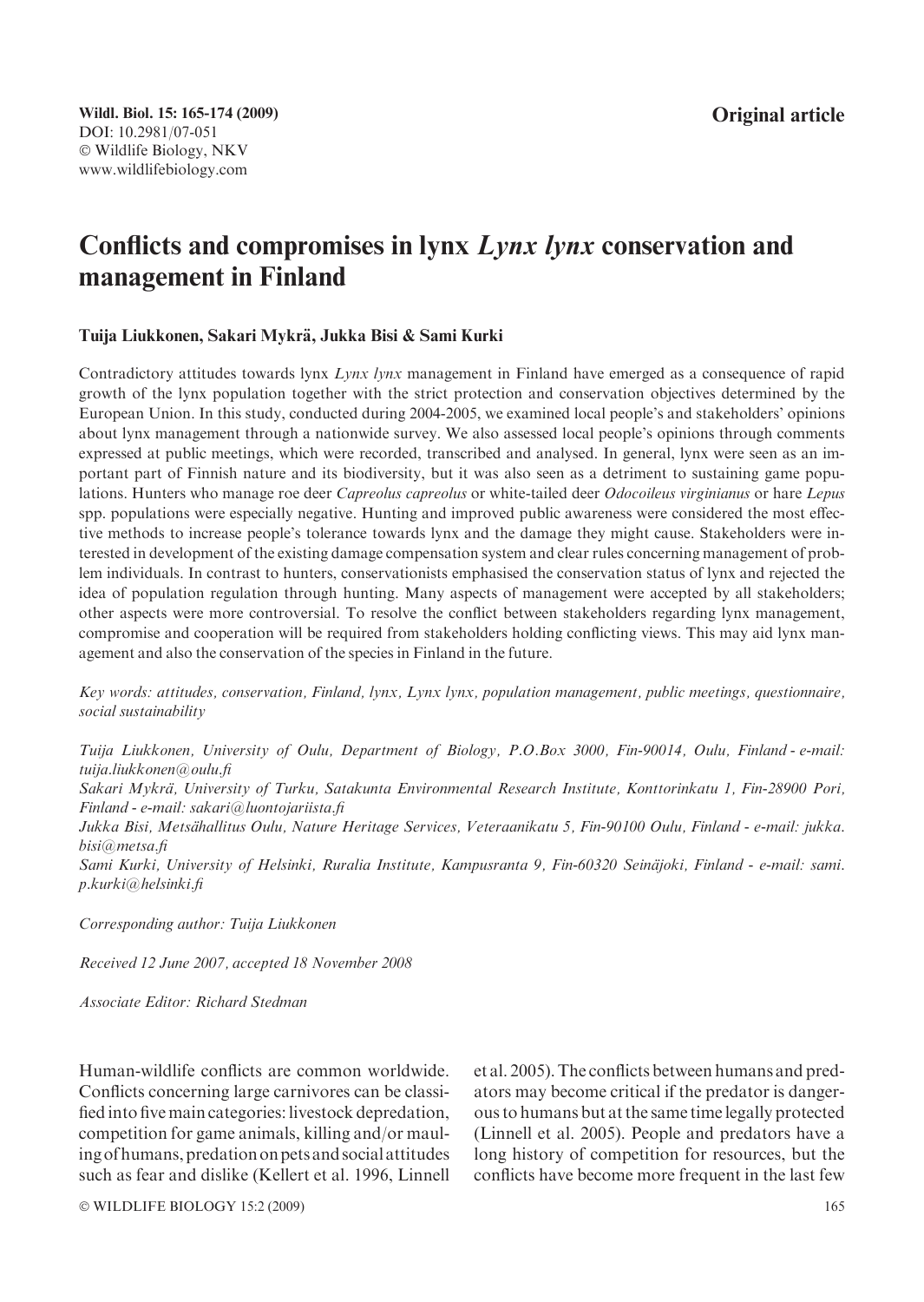decades due to the rapid growth and expansion of large carnivore populations as well as of the human population, settlements and activities.

Of the large carnivore species in Europe and North America, the wolf Canis lupus causes the majority of conflicts. North American wolf reintroductions in the 1980s were followed by research surveys on public attitudes towards the species (e.g. Bath & Buchanan 1989, Kellert et al. 1996, Nie 2001, 2002). When carnivore populations in Europe started to increase in numbers and the first signs of conflicts were seen, attitude surveys were initiated in Europe (Bjerke et al. 1998, Kaltenborn et al. 1998, Lumiaro 1998, Karlsson et al. 1999) and have been continued throughout Europe since then (e.g. Kaltenborn & Bjerke 2002, Ericsson & Heberlein 2003, Skogen 2003, Kleiven et al. 2004, Bisi et al. 2007, Røskaft et al. 2007, Sjölander-Lindqvist 2008).

Before Finland became a member of the EU in 1995, the lynx Lynx lynx was considered a game species and the population was controlled by hunting. However, after Finland joined the EU, the lynx became strictly protected according to the EC Habitats Directive, Appendix IV (Directive 92/43/ EEC). At the national level, management and protection of lynx is controlled by the Ministry of Agriculture and Forestry, and at the regional level by Game Management Districts (hereafter GMDs). The Ministry of Agriculture and Forestry has tried to find a sustainable solution to conflicts between legislation and the demands of local people, partly by allowing a restricted number of licences resulting in the harvest of 40-80 lynx annually between 1999 and 2005 (Liukkonen & Salo 2007).

By the 1930s, the Finnish lynx population had been hunted to the brink of extinction. However, during recent decades the population has recovered and, since 1996, has increased by ca 40% to the present population size of 1,350-1,500 individuals (I. Kojola, pers. comm.). This increase in the lynx population has stimulated widespread public debate about possiblemeans to regulate the population and how to deal with individual problem animals. Discussion has been especially vigorousin those regions where people coexist with a dense lynx population.

The main aim of our study was to find and compare expectations and objectives related to the lynx population and its management at local, regional and national levels, and to explore both the opportunities and drawbacks that exist in the Finnish lynx policy. Our preliminary assumption was that in order to achieve widespread acceptance of the national management plan and of lynx management and conservation, it was essential to study the attitudes oflocal people, i.e. those who coexist with lynx in their daily life.

# Material and methods

We collected the qualitative data for this study in every GMD in Finland (Fig. 1) during 2004-2005.

### Survey techniques

**E**<sup>t</sup> exercis manners tionnaire containing both closed and open-ended questions) to regional stakeholders. The stakeholders involved were hunting and kennel associations, the hunters' legal organisation, conservationists (together with environmental NGOs and authorities), top organisations for agriculture and forestry,



Figure 1. The 15 Finnish Game Management Districts (GMDs) and the number of questionnaires received  $(N=239)$  from each GMD. All responses were pooled for the analyses of content. The map shows the abundance of lynx observations in Finland; the darker the area the more observations. © Finnish Game and Fisheries Reserch Institute/Large Carnivore Research.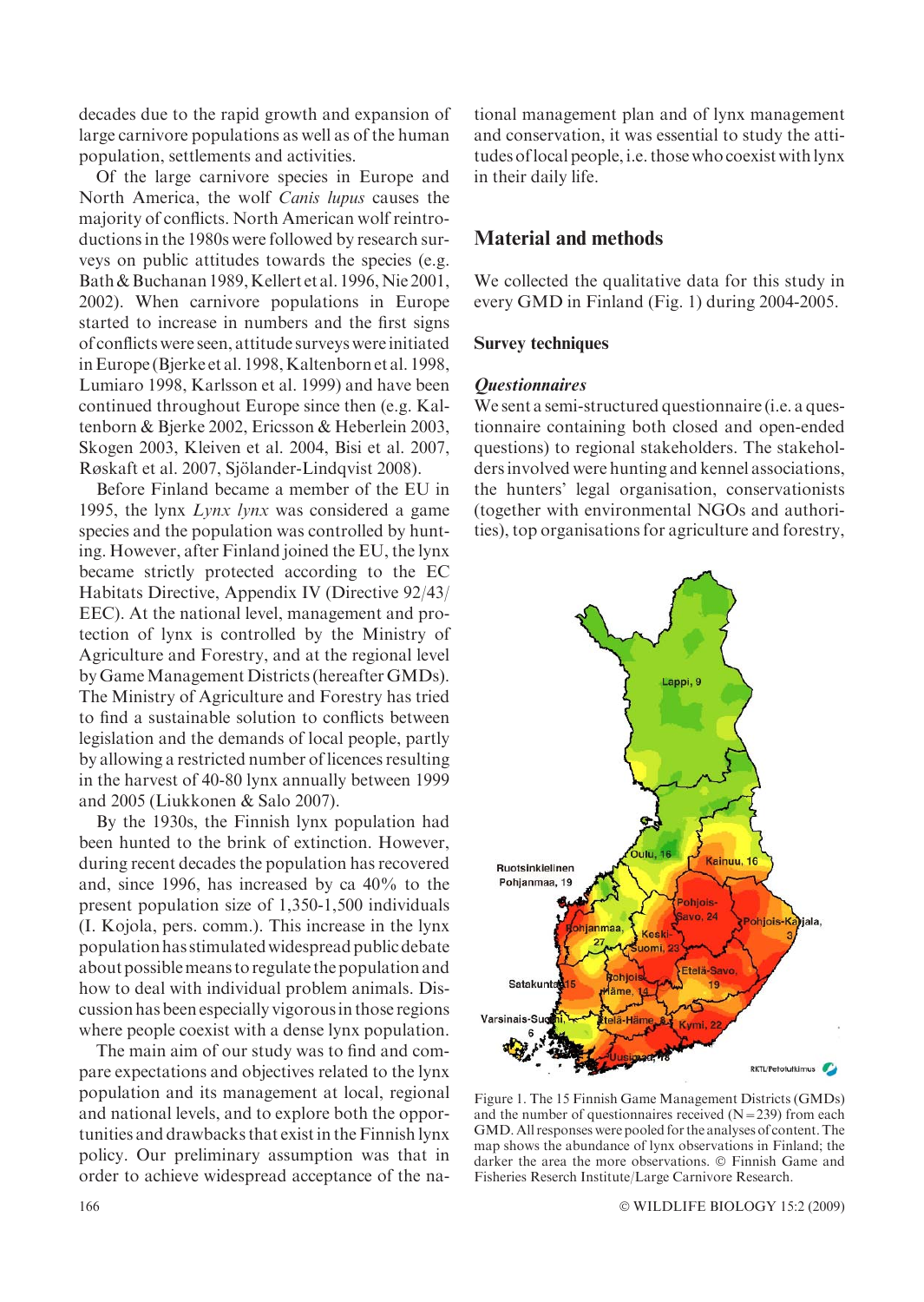Table 1. Proportion of stakeholders (in %) supporting different scenarios for the lynx population in Finland.

|                                 |                | Significant | Slight   | Present  |           | No lynx | Cannot |
|---------------------------------|----------------|-------------|----------|----------|-----------|---------|--------|
| Stakeholders                    | N              | increase    | increase | suitable | Reduction | at all  | say    |
| Conservationists                | 20             | 10.0        | 45.0     | 25.0     | 5.0       | 0.0     | 15.0   |
| Kennel and hunting associations | 14             | 0.0         | 55.2     | 20.7     | 20.7      | 0.0     | 3.4    |
| Hunters' legal organisation     | 125            | 0.8         | 12.3     | 35.3     | 45.1      | 0.8     | 5.7    |
| Law enforcement                 | 17             | 0.0         | 15.8     | 42.1     | 26.3      | 5.3     | 10.5   |
| Municipalities                  | 34             | 2.9         | 35.3     | 32.4     | 26.5      | 0.0     | 2.9    |
| Agriculture and forestry        | 15             | 0.0         | 5.9      | 29.4     | 35.3      | 11.8    | 17.6   |
| Others                          | $\overline{4}$ | 0.0         | 30.8     | 30.8     | 15.4      | 77      | 15.3   |
| All regional together           | 239            | 1.5         | 23.1     | 32.5     | 33.6      | i.9     | 7.4    |
| National                        | 9              | 33.4        | 22.2     | 22.2     | 22.2      | 0.0     | 0.0    |

law enforcement (police and border-control officers),municipalities and their federations, and other regional stakeholders. In addition to the regionallevel replies, we received completed questionnaires fromnine stakeholders at thenationallevel.Respondents at the regional level were asked to consider the questions from the regional point of view, whereas the national respondents were expected to take a national approach. Altogether 239 questionnaires were received at the regional level (Table 1) and nine at the national level. Because our sample is not random, our results are descriptive only.

Questionnaires were sent out in March 2004 and respondents had three months to reply. We sent a reminder after three months and gave respondents onemoremonth to replyif theyhad not already done so.The organisations receiving a questionnaire were determined independently for each GMD and reflected the existence of different stakeholders and organisations in each region (e.g. reindeer herders are found only in the reindeer herding area, and border-control officers only in GMDs on the border). We then classified all respondents into seven stakeholders' groups for analysis of their answers (see Table 1).

Questions We developed nine questions toidentify keyissuesin lynxmanagement. These questions were designed to provide baseline information for consideration in the preparation of the national lynx management plan. In this paper we discuss responses to three selected questions.

First, we asked stakeholders to identify the most important positive and negative characteristics of the lynx which influence their attitudes towards the species.Respondentswere also asked to rank each of these characteristics according to its importance on the Likert Scale (1 = almost insignificant, 2 = slightly

 $\odot$  WILDLIFE BIOLOGY 15:2 (2009) 167

significant,  $3 =$ fairly significant,  $4 =$ significant, and 5=very significant). For each characteristic, we summed all values to create a composite score for the scale. Thus, the percentage value shows the relative importance of each positive and negative characteristic found within stakeholder groups.

Wildlife population preference has been used as an indicator of public tolerance or acceptance capacity for wildlife species (Decker & Purdy 1988). Therefore, secondly, we asked stakeholders to report their preferred scenario for the Finnish lynx population among the following six alternatives: significant growth, slight growth, present suitable, reduction, no lynx at all, or no opinion.

Thirdly, we asked stakeholders to identify methods which they considered might improve lynxhuman coexistence issues. Respondents were not offered any pre-determined options and were allowed to present multiple alternatives. We then analysed and classified the answers according to their content, based on the judgements of the reviewers.

In August 2005 we arranged seven open public meetings in the seven focal GMDs of Etelä-Savo, Kainuu, Keski-Suomi, Kymi, Pohjois-Savo, Ruotsinkielinen Pohjanmaa and Uusimaa (see Fig. 1). The need for a public meeting was determined in each GMD separately and each GMD announced and arranged their meeting independently. Our main aim was to study the discussion that occurred among local people.

The public meetings started with an overview of thelocal,large carnivore situation and a summary of stakeholders' opinions as analysed from the questionnaires. People at the public meetings were then invited to answer the same questions or speak freely. We recorded their statements, transcribed the recordings, and subsequently analysed the content of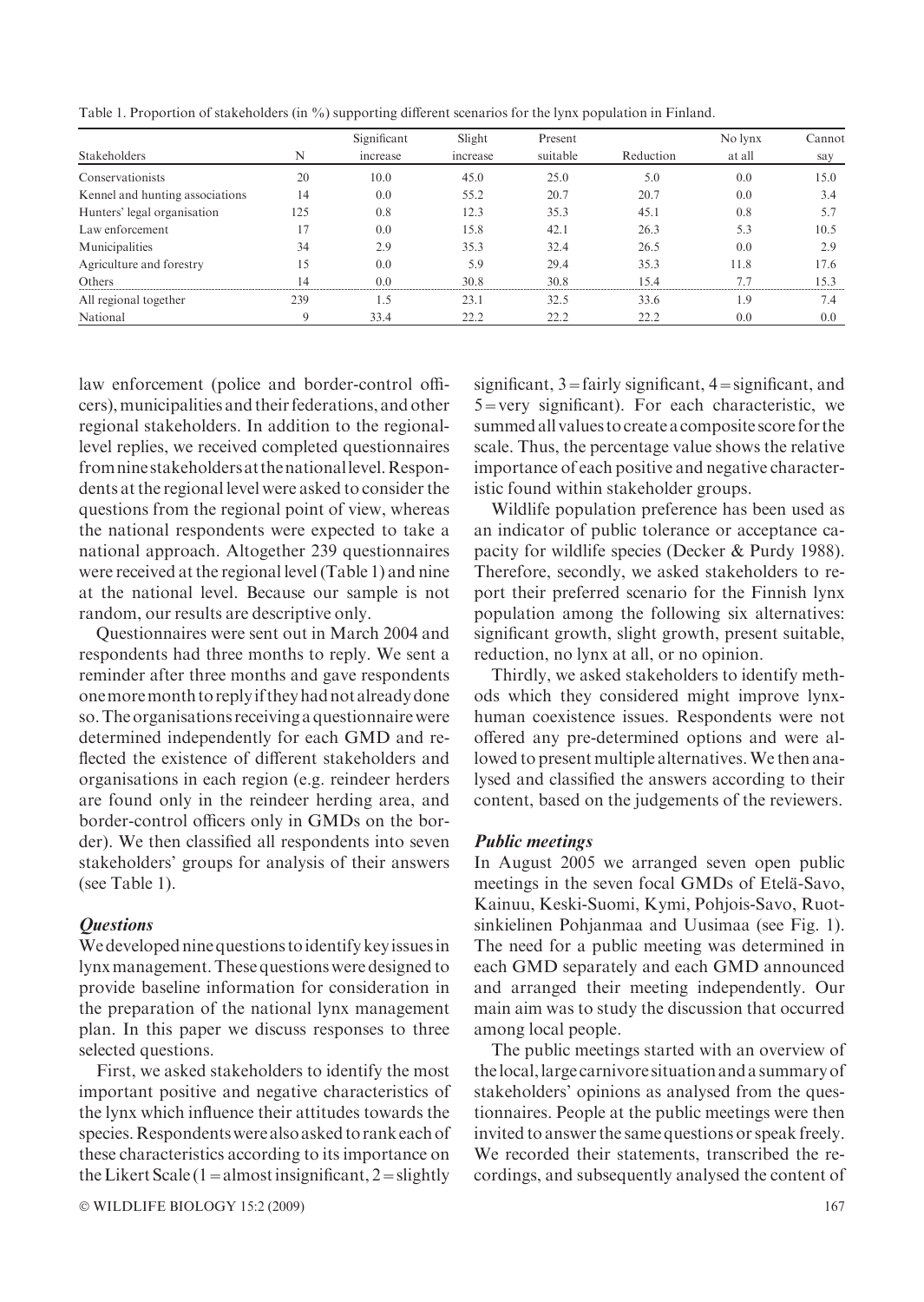each statement, classifying it into four main categories: criticism, problem descriptions, requirements and other statements.

# **Results**

### Positive and negative characteristics

The most important, positive beliefs (Fig. 2) held about the lynx concerned its role as part of the Finnish natural environment and in increasing biodiversity.Respondents also expressed theimportant ecological role of the lynx in regulating hares Lepus timidus and L. europaeus, small ungulate (mostly roe deer Capreolus capreolus) and small carnivore (red fox Vulpes vulpes and raccoon dog Nyctereutes procyonoides) populations. Respondents also felt that an increase in lynx numbers would not increase problems or damage notably. The lynx was considered a valuable game species and respondents assumed that some areas might benefit from its presence (the wilderness 'label').

Negative beliefs held by stakeholders (Fig. 3) emphasised the damage that lynx might cause. Surprisingly, the respondents were primarily concerned about the damage lynx may cause to game animals (hare, deer) and only secondly about damage to livestock (including cattle, sheep, fur bearers and reindeer Rangifer tarandus tarandus). Respondents were also worried about the impacts of increasing lynx numbers with respect to potential damage to pets and hunting dogs.

## Opinions on population size

A slight increase in lynx numbers was widely accepted among stakeholders but significant increase was mostly supported by conservationists (see Table 1) who stated that the lynx population is still vulnerable



Figure 2. Positive beliefs about lynx and their importance according to stakeholder groups in Finland.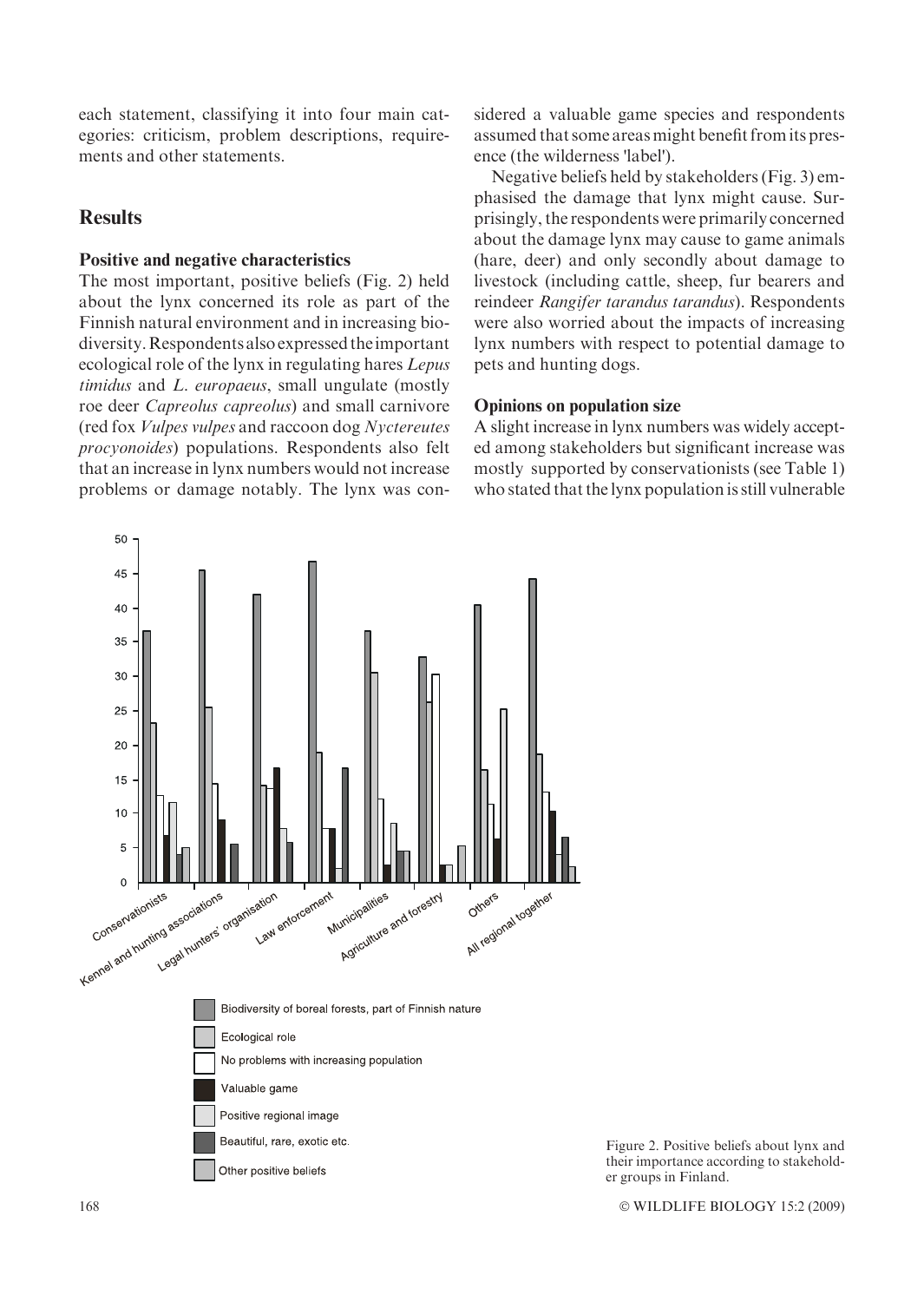

Figure 3. Negative beliefs about lynx and their importance according to stakeholder groups in Finland.

and has not yet reached a favourable conservation status. Overall, ca 55% of the national respondents accepted an increase in the Finnish lynx population, whereas only ca 25% of regional respondents shared this opinion (see Table 1). The respondents who were most keen on decreasing the lynx population were hunters (hunters' legal organisation), and the most commonexplanationgivenwas theimpact that lynx have on the management of white-tailed deer Odocoileus virginianus, roe deer and hares Lepus spp. However, hunters (legal organisation together with kennel and hunting associations) preferred to maintain the population at the current level  $(56\%)$ .

#### Coexistence with people

Methods addressing improved coexistence with lynx were classifiedinto five categories (Table 2): 1) population management by hunting (population regulation and reduction, and maintaining lynx shyness through hunting); 2) supplying more information about the lynx (education and increased public

 $\odot$  WILDLIFE BIOLOGY 15:2 (2009) 169

awareness); 3) flexible and rapid elimination of problem individuals; 4) justified compensation system and resources for damage prevention; and 5) 'other', such as co-operation and more resources for research and monitoring.

All stakeholders except conservationists preferred regulation of the lynx population by hunting as a method to promote coexistence, whereas conservationists preferred giving education and information (see Table 2). At the national level, many respondents were representing conservation-oriented stakeholders, thus support for regulation by hunting was weaker among national than among regional stakeholders.

#### Public meetings and the nature of comments

We obtained about 488 comments from the 176 people who attended the seven public meetings. Only ca 5% of the comments were in favour of lynx. However, approximately 50% of the comments concerned an issue other than lynx, namely wolves,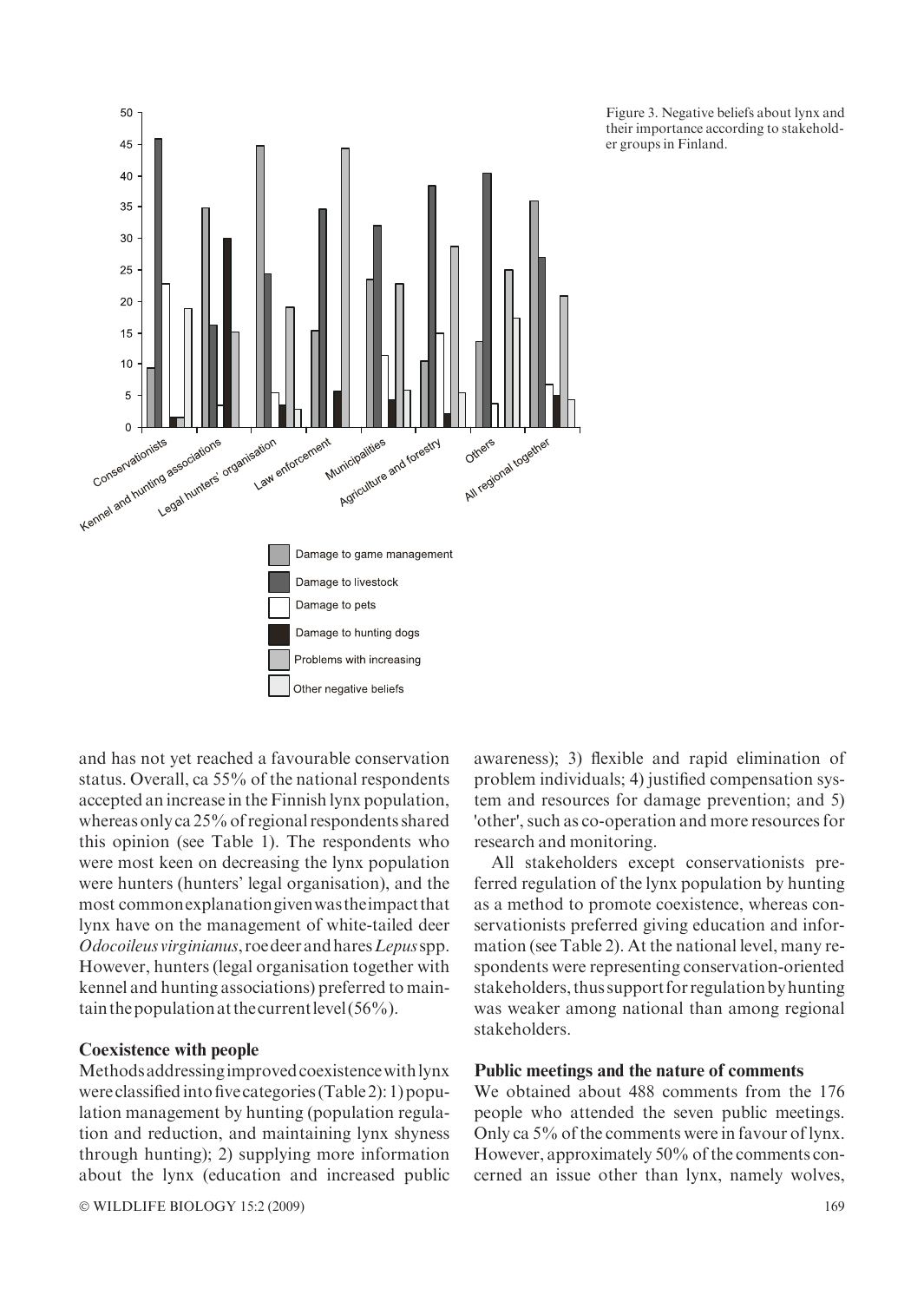Table 2. Proportion (in %) of stakeholders supporting different methods for successful coexistence between lynx and people in Finland.

|                                 |     | Population |             | Flexible            | Damage         |         |
|---------------------------------|-----|------------|-------------|---------------------|----------------|---------|
|                                 |     | regulation | Education.  | elimination of      | compensation   | Other   |
| <b>Stakeholders</b>             | N   | by hunting | information | problem individuals | and prevention | methods |
| Conservationists                | 20  | 7.1        | 35.8        | 7.1                 | 21.4           | 28.6    |
| Kennel and hunting associations | 14  | 50.0       | 33.3        | 16.7                | 0.0            | 0.0     |
| Hunters' legal organisation     | 125 | 54.7       | 26.7        | 9.3                 | 4.7            | 4.6     |
| Law enforcement                 |     | 38.5       | 38.5        | 0.0                 | 7:             | 15.3    |
| Municipalities                  | 34  | 41.7       | 50.0        | 0.0                 | 8.3            | 0.0     |
| Agriculture and forestry        | 15  | 40.0       | 6.6         | 26.7                | 26.7           | 0.0     |
| Others                          | 14  | 50.0       | 18.8        | 0.0                 | 18.8           | 12.4    |
| All regional together           | 239 | 45.4       | 28.2        | 9.2                 | 10.3           | 6.9     |
| National                        |     | 30.0       | 20.0        | 30.0                | 15.0           | 5.0     |

brown bears Ursus arctos, white-backed woodpeckers Dendrocopos leucotos, Siberian flying squirrels Pteromys volans, hunting, conservation, the EU and the Natura 2000 network.

A little less than 50% of the comments put forward at the public meetings could be classified as criticism, problem descriptions or requirements for acceptance.Criticism was mostly pointed at: 1) lynx numbers; 2) lynx which visit gardens and/or cause damage, or hunt at the feeding sites for deer and hares; 3) the present licence-based hunting system, as well as the slowness of the bureaucracy in dealing with problem individuals; and 4) the present damage compensation system (mostly in excess of  $250 \in L$ .

Description of the problems which might emerge with an increasing lynx population included: 1) threats and damage tolivelihoods (e.g. livestock, fur bearers and reindeer); 2) threats with regard to small game management, feeding of roe deer, white-tailed deer and hares; and 3) threats to multiple use of the forests such as picking berries and mushrooms, hiking, dog trials (diminishing the quality of life) and threats to hunting dogs (mauling).

Respondents identified several elements which they believed were necessary requirements for lynx management policy to ensure successful coexistence between lynx and people. Elements mentioned repeatedly as necessities included: 1) using hunting to manage the lynx population; 2) improving the damage compensation system; 3) developing a flexible and rapid system for responding to individual problem animals; 4) ensuring that the public receive high quality (i.e. neutral, relevant and truthful) information; and 5) 'other' (such as following the subsidiarity principle of the EU and making decisions on large carnivores at the national/regional level).

# **Discussion**

In this studywe focused on the beliefs of a wide range of regional and local stakeholders, i.e. those people who's daily lives are affected by the presence of the lynx, by the management and conservation of the species and by official lynx policy. The descriptive nature of our study resulted from the sampling approach,i.e. the hearing process among stakeholders. However, a survey with structured questions and quantitative variables could give a deeper insight into the opinions of people in Finland on large carnivores.

The main finding of our study was that many people accepted lynx as an important part of the Finnishnaturalenvironment.However,theywanted decision-making about lynx management to occur at the regional or local level. This is an interesting finding, given that local/regional stakeholders held more negative beliefs.

Ericsson & Heberlein (2003) highlighted the importance of studying the beliefs of local people because they are usually only a minority in general population surveys and their attitudes may differ considerably from those of the general public. As stated by Ericsson & Heberlein (2003) and Svarstad (2003), people who interact with wolves have more negative attitudes than the general public. In addition, Skogen (2003) pointed out that even if a variety of stakeholders were involved, some significant groups may still be excluded. We believe that in our study all focal stakeholder groups were given a chance to respond.

The statements which are included in this Discussion were made at the public meetings, and were chosen to exemplify statements made at the various meetings. All citations are translated from Finnish to English by the primary author.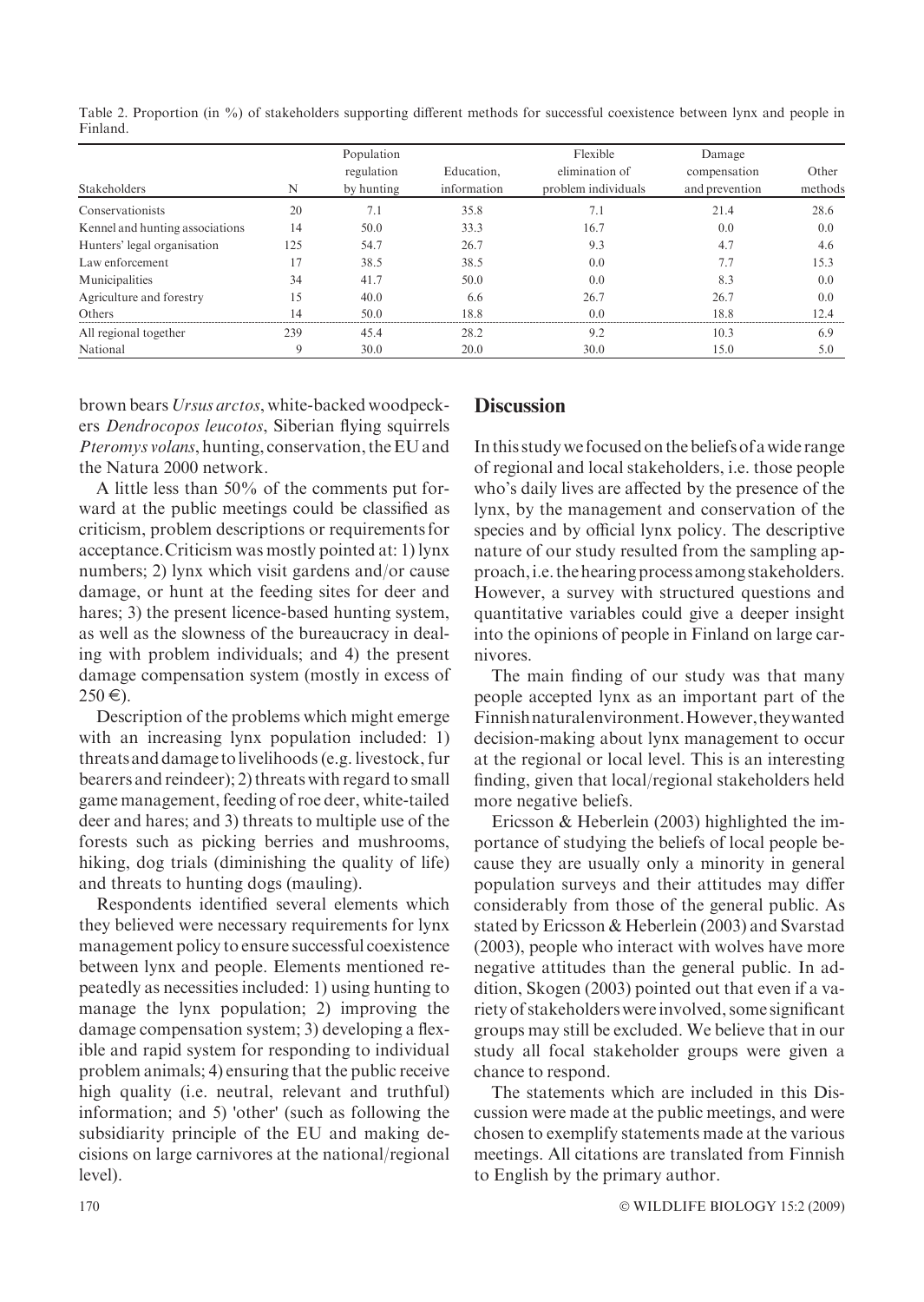#### Lynx awake irritation instead of fear

In Finland, attitudes towards lynx were in general more positive than were attitudes towards wolves and bears, and people did not express the same fear of lynx as they do of wolves or bears (Vikström 2000, Bisi et al. 2007, Mykrä et al. 2006). Similar results were also obtained in Norway (Røskaft et al. 2003, 2007). The number of people present at our public meetings (in comparison to public meetings about the wolf) probably reflected this less fearful or concerned attitude towards lynx, as did the statements that people gave at the meetings (''It's not that often that people are afraid of the lynx"; "I'm an ordinary man who likes to walk in the forests. I think it's nice to hear that there arelynx there.My own experiences of lynx have been few so far, but I wouldn't mind if there were more lynx''). However, people felt irritation in areas where lynx are abundant (''The population is too numerous. They sit on your stairs. They look in through your window while you drink your morning coffee'', ''Female lynx take their kittens into gardens to teach them how to catch prey and that's how they learn'').

At our seven lynx meetings,  $\langle 200 \rangle$  people were present and the need for such hearings was considered less important than for similarly arranged wolf hearings at which  $>1,600$  local people made >1,900 statements about the wolf and its management (Bisi et al. 2007). Almost half of the statements at ourmeetings were aboutissues other thanlynx.Of the large carnivores present in Finland, the lynx might be characterised as the 'easiest' management challenge, both because of its relatively small body size and its image as a big 'pussycat'. In addition, the lynx has no historical man-eating background such as the wolf has (Löe  $& R$ öskaft 2004) and in general is not considered dangerous to people. It is the most accepted predator among Scandinavian large carnivores (Vikström 2000, Røskaft et al. 2003, 2007, Kleiven et al. 2004), although when lynx repeatedly visited gardens, fear for the safety of pets and children emerged, mainly in western Finland.

People held conflicting opinions about the damage lynx have caused during recent years and the damage that they might cause in the future (''Lynx damages are marginal. It is a species of the forests which preys on hares, grouse and others. It's difficult to see anything negative in that''; ''No one compensates for the trouble lynx cause the people who feed white-tailed deer and roe deer. Such damage cannot be compensated by money because no one owns the deer. It simply spoils your work'').

In some areas, speculation and 'horror scenarios' predicting hugeincreasesin damages were common, especially amongst sheep and fur farmers and reindeer herders who considered lynx to pose a real threat to their livelihoods (similar to Norway; Røskaft et al. 2007). However, although the amount of money given in compensation for lynx damage has increased during the last few years, the annual amounts are still relatively small, i.e.  $\lt 10,000 \in$ , which is clearly less than is paid for damages caused by wolves or bears (Liukkonen et al. 2007). To a lesser extent, people are also concerned about opportunities for tradional and multiple use of the forests; the concern in this regard being what the lynx may preclude people from doing, rather than what the lynx itself may do.

#### Conflicts between lynx and people

One very important negative characteristic of the lynx, pointed out both in our questionnaires and at the public meetings, was the way it hunts at feeding sites set up for hares, roe deer or white-tailed deer. Hunters feel that the lynx interferes with their work and efforts as it learns to hunt close to feeders. Hunters also pointed out the problems caused by lynx during traditional hunting with dogs (i.e. mauling and killing), although annually only a couple of dogs are killed by lynx (Liukkonen et al. 2007) and most accidents occur during lynx hunting. In contrast, wolves kill 20-40 dogs in Finland every year (Kojola & Kuittinen 2002). It is possible, that respondents were thinking collectively about all large predators when attributing this negative characteristic to the lynx.

The damage-compensation scheme in Finland has been a post-compensation system, i.e. compensation is paid after the damage is done. However, a scheme whereby compensation is paid in advance based on an estimation of expected damages (Schwerdtner & Gruber 2006) was supported, especially by conservationists. In the reindeer herding area in Finland, compensation is paid based on golden eagle Aquila chrysaetos territories, i.e. registered reproductive pairs of eagles. This scheme has not been adapted for usein thelarge carnivore policy because the exact territories of large carnivores may be impossible to determine due to their mobility. Hunters pointed out that the compensation paid for a lost hunting dog is not enough to compensate for the emotional loss and that, since a good hunting dog may be the product of years of breeding and training, this work is thereby also in vain.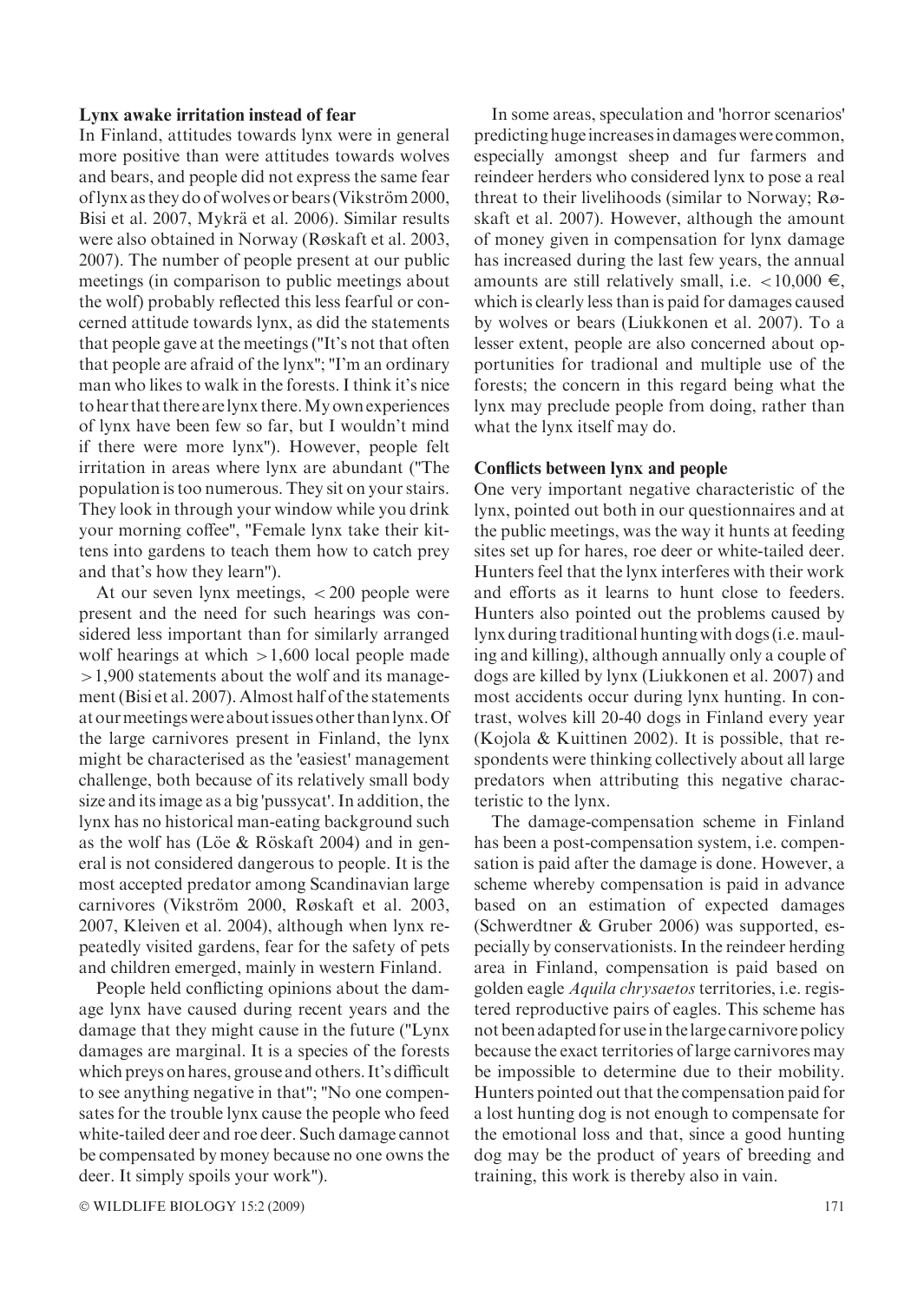#### Conflicts between stakeholders

Our study identified some conflicts between stakeholders. Because lynx in Finland now frequent densely populated settlements such as cities, as well as rural environments, the conflict was not simply between rural and urban people. The main conflict identified was between locals and 'others', classified as conservationists or authorities at the national or EUlevel (''Welivein a totally differentworld to other Europeans. Their hunting and wildlife is different to ours here in the north. You can't treat the whole of the EU as if it is the same, that's stupid''). According to local people's attitudes, those who protect lynx most eagerlylivemainlyin areaswhere nolynx occur and their positive opinions about the species are based on lack of experience.

Many of the conflicts may be rooted in people's basic values (Kaltenborn et al. 1998, Kaltenborn & Bjerke 2002). The most negative attitudes towards large carnivores are positively correlated with the general belief that humans are exceptional in relation to nature, whereas positive attitudes correlate with pro-environmental beliefs (Kaltenborn et al. 1998). The value 'nature' is the most important value among wildlife biologists and researchers, whereas 'security' is the most important value among sheep farmers.Negative attitudes are positively associated with the values 'security' or 'tradition' and positive attitudes are associated with 'openness to change' or 'nature' (Kaltenborn & Bjerke 2002). People's opinions about nature in general can affect their opinions about a particular species, in this case the lynx. Those with more materialistic values may hold the most negative opinions about the species (Hunziker et al. 1998).

It appears that it is the difference in basic lifevalues which is at the root of the conflicting attitudes towards lynx, and which threatens the possibility of reaching consensus regarding lynx management in Finland. Nature conservation, here focused on the question of lynx management, may be considered a threat by local people. The values found among members of conservation organisations are not familiar to local people and they do not understand or accept them (Kaltenborn et al. 1998, Kaltenborn & Bjerke 2002). Conservationists' values may give lynx equal rights to humans, whereas local people feel that their lifestyle and life quality should not be determined by the goals of conservationists. To some extent, people living in areas where lynx occur in greater numbers feel that they can no longer influence decision-making concerning their own

life (''We should remember the principle of subsidiarity'').

One basic elementin conflictswas the damage that lynx were expected to cause to human livelihoods (e.g. sheep, cattle farming, reindeer herding and fur farming). Many stakeholders suggested that an improved lynx-damage compensation system should be introduced. Almost all respondents preferred an evenly distributed lynx population across the country, but they also recognised the difficulties of combining reindeer herding and lynx management. Respondents representing hunters with dogs, fur farmers or reindeer herders were mostly keen to reduce the lynx population and were responsible for the most negative statements and opinions (see also Lumiaro 1998, Bisi et al. 2007, Røskaft et al. 2007).

Stakeholders differed with respect to their support for hunting as a method to improve tolerance. (''No mass hunting is needed. Just take away some extra animals. The population has not spread everywhere in Finland, yet, there are still areas where no lynx exist. In the areas where reindeer or deer are killed, it's OK that the population is regulated''). Others said: ''You can't say that humans are natural predators who regulate populations. Humans hunt for fun, not for food. There are lots of examples of how species have been hunted to extinction or close to extinction. The stupidity of man has been seen in many cases, also in hunting''.

Conservationists suggested that the lynx population could increase and expand. They supported information, education and research, which are widely accepted tools in promoting acceptance of large carnivores and their management (Hunziker et al. 1998, Andersen et al. 2003, Røskaft et al. 2003). Ericsson & Heberlein (2003) discussed the difficulty of educating the public when the majority of people are neutral in their opinions. Neutrality may indicate disinterest, which may prevent people from processing information, whilst giving hunters more information about the lynx and its biology may increase knowledge, but it may not change their values or attitudes.

Information on large carnivores should be realistic, relevant, up-to-date, factual and researchbased to increase mutual trust between stakeholders (Wölfl 1998). All fundamental action, whether for or against lynx and their management, increases conflict and decreases confidence amongst stakeholders. According to Brainerd & Bjerke (2002), Norwegians do not trust politicians, environmental activists or the media, whereas almost half of the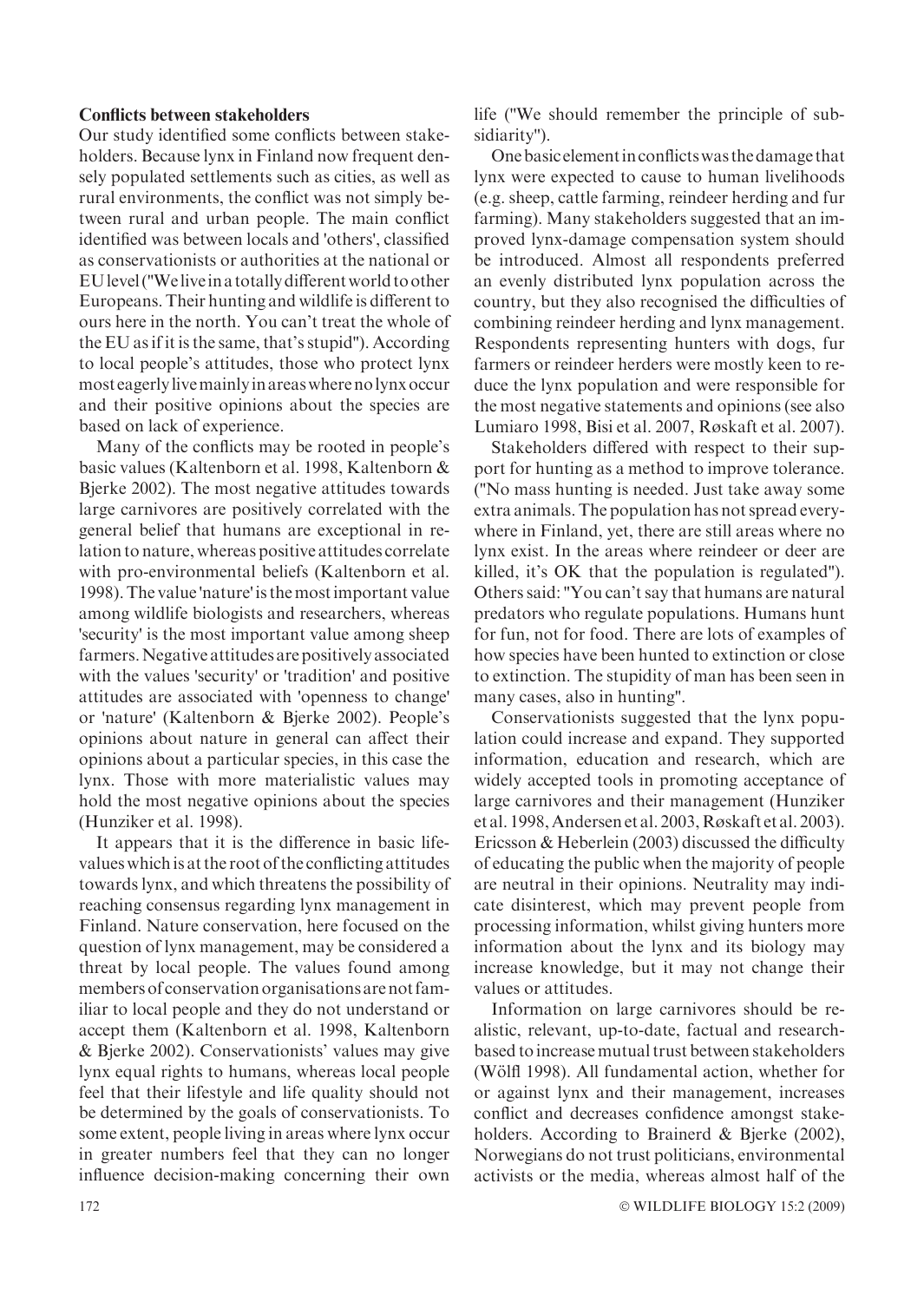people surveyed trust researchers. Information and education does not always solve problems because the recipient may be sceptical or suspicious and totally ignore the information provided (Hunziker et al. 1998, Brainerd & Bjerke 2002). It is also possible that people do not care enough to seek out new information or to change their attitudes (Ericsson & Heberlein 2003).

# How to deal with contradictory expectations? Some practical suggestions

Large carnivore populations have mainly been managed through the use of three primary strategies: elimination, regulated harvest and preservation. Elimination of lynx is no longer pursued as a management policy in Finland. The degree to which regulated harvest or preservation of lynx are suitable, useful or acceptable policies in Finland is under debate. At the moment, regulated harvest is used but some stakeholders support total preservation. Demands have been placed on the legislation and its interpretation, including revision of the damagecompensation system and clear formulation of what constitutes a favourable conservation status of lynx. At the present time, the concepts of social sustainability and favourable conservation status are interpreted by each interest group according to their own interests. Conservationists emphasise the importance of ecological more than social sustainability. In cases where elimination of problemcausing lynx is required, they suggest termination by the authorities (i.e. the police), not by local hunters.

Some practical solutions can be used to mitigate the conflicts in lynx management and to improve social acceptance and tolerance. Our data suggest that the following objectives are accepted by each stakeholder group: 1) improving the damage-compensation and prevention system; 2) creating a flexible system to eliminate problem lynx; 3) improving scientific research and monitoring (e.g. using radiocollared lynx and research on nutrition); and 4) increasing public awareness of lynx through dissemination of reliable information. Adaptive management (i.e. conducting practical population management, such as population censuses, with the help of local hunters) may help to avoid some conflicts (Skogen 2003).

During our study, major conflicts pertaining to lynx management were identified and the status of management was found to be a sociological rather than a biological issue. We also learned that open

© WILDLIFE BIOLOGY 15:2 (2009) 173

meetings arranged for local people offered a range of different stakeholders the opportunity to define their interests, and may also promote the initiation of interaction and cooperation. Some statements made were uncompromising and could be considered an obstacle to lynx conservation and management. However, in order to understand and mitigate the conflicts, we have to appreciate the fact that lynx have an impact on the lives of people living amongst them. On the other hand, we also have to respect thelegislation and statusof thelynxin theEC Habitats Directive. We may conclude that to solve or at least to alleviate conflict, an active dialogue among stakeholders is needed. This will determine, in part, the success or failure of lynx conservation and management in Finland.

Acknowledgements - we express our warmest gratitude to all the people who took the time to fill out the questionnaires, attend the public meetings and express their opinions. The people at GMDs are acknowledged for their efforts both with distributing the questionnaires as well as arranging the public meetings. M. Svensberg (Hunters' Central Organisation) and S. Heikkinen (Finnish Game and Fisheries Research Institute) are warmly acknowledged for providing this study with technical help and data. We thank Professor R. Stedman and two anonymous reviewers for their constructive comments. People at the Ruralia Institute, Seinäjoki, helped in many ways. This work was funded by the Ministry of Agriculture and Forestry, the University of Helsinki and the Kone Foundation (Tuija Liukkonen).

# **References**

- Andersen, R., Linnell, J.D.C., Hustad, H. & Brainerd, S.M. (Eds.) 2003: Large predators and human communities in Norway. A guide to coexistence for the 21st century. - Norwegian Institute for Nature Research, Temahefte 25, 48 pp.
- Bath, A.J. & Buchanan, T. 1989: Attitudes of interest groups inWyoming toward wolf restoration in Yellowstone National Park. -Wildlife Society Bulletin 17: 519- 525.
- Bisi, J., Kurki, S., Svensberg, M. & Liukkonen, T. 2007: Human dimensions on wolf (Canis lupus) policy in Finland. - European Journal of Wildlife Research 53: 304-314.
- Bjerke, T., Reitan, O. & Kellert, R. 1998: Attitudes towards wolves in southeastern Norway. - Society and Natural Resources 11: 169-178.
- Brainerd, S.M. & Bjerke, T. 2002: Reports for the large predator policy statement. Information measures relative to large carnivores in Norway. - Norwegian Institute for Nature Research. Fagrapport 69, 71 pp.